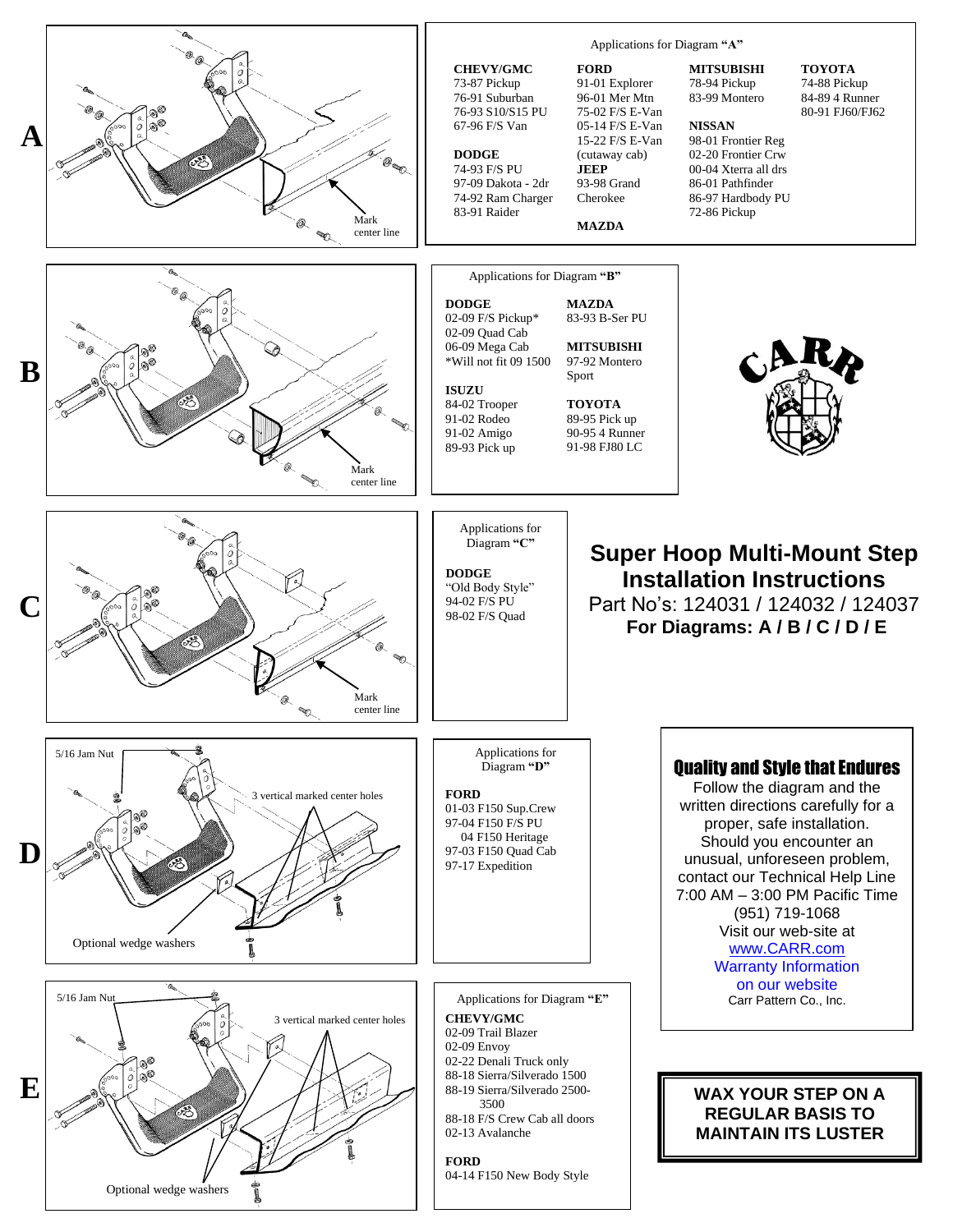## **Super Hoop Multi-Mount Step Installation Instructions**  Part No's: 124031 / 124032 / 124037 **For Diagrams: A / B / C / D / E**

## **WARNINGS!**

- Do not over tighten the nuts and bolts or damage to the castings and or stripping of the threads could result.
- FOR SAFE AND PROPER USAGE OF THIS PRODUCT, THE MOUNTING INSTRUCTIONS MUST BE FOLLOWED CAREFULLY AND COMPLETELY.
- The manufacturer and distributor of this product are in no way responsible for the consumer's failure to adhere to the warnings and directions of these instructions in the event of damage to the consumer's vehicle, other properties and or personal injury.

**MATERIALS NEEDED:** Drill Motor, 5/16" drill bit, ¼" drill bit, 1/8" drill bit, pencil, Phillips screw driver, center punch, two ½" wrenches, two 7/16" wrenches and silicone.

**MATERIAL FURNISHED:** Two step castings, four steel mounting brackets, instruction page and two hardware packs **(Important! Not all of the parts in these hardware packs may be needed for proper installation)**.

- 1. **DIAGRAMS A, B, C, D, E:** These steps mount to an extremely strong part of your vehicle, the back side of its rocker panels. For the proper position of the step, the front edge of the seat while in normal driving position should be in line with the center of the step. For personal preference or to avoid any obstruction that may be on the backside of the rocker panel, the step can be moved towards the front or the rear of the vehicle.
- 2. Assemble the steel mounting brackets to the step as shown in the drawing, but only hand tighten.<br>3. When positioning the assembled step against the back side of the rocker panel, be sure to avoid a
- When positioning the assembled step against the back side of the rocker panel, be sure to avoid all bumps and screws to ensure that the step is against a flat surface. Take a pencil and mark a vertical line that lines up with the front edge of the seat, on the outside painted surface of the pinch weld. (See diagram). Disassemble the brackets from the step.
- 4. Measure 8 7/8<sup>33</sup> on each side of the marked vertical line and mark two more lines on that same surface. The dimension between the two outside marked lines should be 17 3/4".
- 5. Measure 3/8" from the edge of the pinch weld where you marked the other vertical lines and mark two horizontal lines, creating a cross hair. NOTE: DOUBLE CHECK DIMENSIONS BEFORE DRILLING! (Warning: when drilling holes leave at least 1/8" of metal between the hole and the edge of the pinch weld).
- 6. Take a center punch and punch the center where the two sets of lines cross.<br>7. **DIAGRAM B:** Drill the holes up against the bend of the rocker panel and t
- 7. **DIAGRAM B:** Drill the holes up against the bend of the rocker panel and the pinch weld.<br>8. Take a 1/8" drill bit and drill out the centered punched holes.
- 8. Take a  $1/8$ " drill bit and drill out the centered punched holes.<br>9. Enlarge the  $1/8$ " hole with a  $5/16$ " drill bit.
- Enlarge the  $1/8$ " hole with a  $5/16$ " drill bit.
- 10. After drilling make sure that all the burrs are removed.
- 11. Place the steel mounting brackets on the vehicle where the two holes are drilled. **DIAGRAM B:** Be sure to install the tubes.<br>12. **DIAGRAMS A. D. E:** Use the 5/16" x 5/8" hex bolts (**DIAGRAM B:** uses the 5/16" x 1 <sup>3</sup>/4
- 12. **DIAGRAMS A, D, E:** Use the 5/16" x 5/8" hex bolts (**DIAGRAM B:** uses the 5/16" x 1 ¾" hex bolts) with the 5/16" hex nuts and 5/16" washers to securely tighten the steel mounting brackets on the vehicle. If the 5/16" flat washers do not fit on the pinch weld due to interference, don't use them.
- 13. **DIAGRAM C:** Use the 5/16" x 5/8" hex bolts with the 5/16" hex nuts and 5/16" washers and **only hand tighten** the steel mounting brackets to the vehicle.
- 14. **DIAGRAMS A, B, D, E:** Using the top ¼" hole at the top of each steel mounting bracket, take a 1/8" drill bit and drill holes into the body metal. Take the 5/8" long sheet metal screws provided and securely tighten. (Drilling at an angle may be necessary due to interference or for proper alignment). Place the step into the steel mounting brackets and securely tighten. **DIAGRAM D ONLY:** Ford application will need the front steel mounting bracket to be pivoted back to properly fit.
- 15. **DIAGRAM C:** Place the step into the steel mounting brackets and securely tighten. Insert the wedge washers between the back side of the rocker panel and the steel mounting brackets far enough so that the step will be level. While holding the step in the level position, use the top ¼" holes on each steel mounting bracket, mark the holes on both wedge washers. Remove the wedge washers and drill the marked holes out with a  $\frac{1}{4}$ " drill bit. Place the wedge washers back into place. Take a  $\frac{1}{8}$ " drill bit and drill through the holes in the steel mounting bracket and the holes in the wedge washer into the body metal. Use the longer sheet metal screws to securely tighten the steel mounting brackets to the vehicle. Remove the step once again from the steel mounting brackets. Now securely tighten the steel mounting brackets to the vehicle. Place the step back into the steel mounting brackets and securely tighten.
- 16. We advise putting silicone sealer around the areas where the steel mounting brackets comes in contact the body metal.
- 17. After one month of use, go back and give all hardware a final tightening.

- 
- 
- **Finishes:** Limited Lifetime<br>**Structural Warranty:** Limited Lifetime<br>**Warranty Conditions:**<br>**Warranty Conditions:**<br>b. A new product will be sent out immediately to replace a warranty claim.<br>b. A new product will be sent ou
- 

a. Warranty coverage extends ONLY to repair or replacement of the CARR product. This warranty does not cover the cost of labor, transportation, installation or removal of the product.<br>b. Warranty coverage does not extend t

**Carr Pattern Co., Inc. Warranty Policy**

manufacture.<br>
A Warranty coverage does not extend to damages caused by: normal wear and tear, abuse, modification or improper installation of the product.<br>
A Warranty coverage does not extend to any economic loss or extra

**Other Terms:**

This warranty gives you specific legal rights and you may also have other rights that vary from state to state. CARR does not authorize any person to create for it any other obligation or liability in connection with its p

\*Some states do not allow limitations on how long an implied warranty will last or the exclusion or limitation of incidental or consequential damages, so that above limitations or exclusions may not apply to you.<br>Guarantee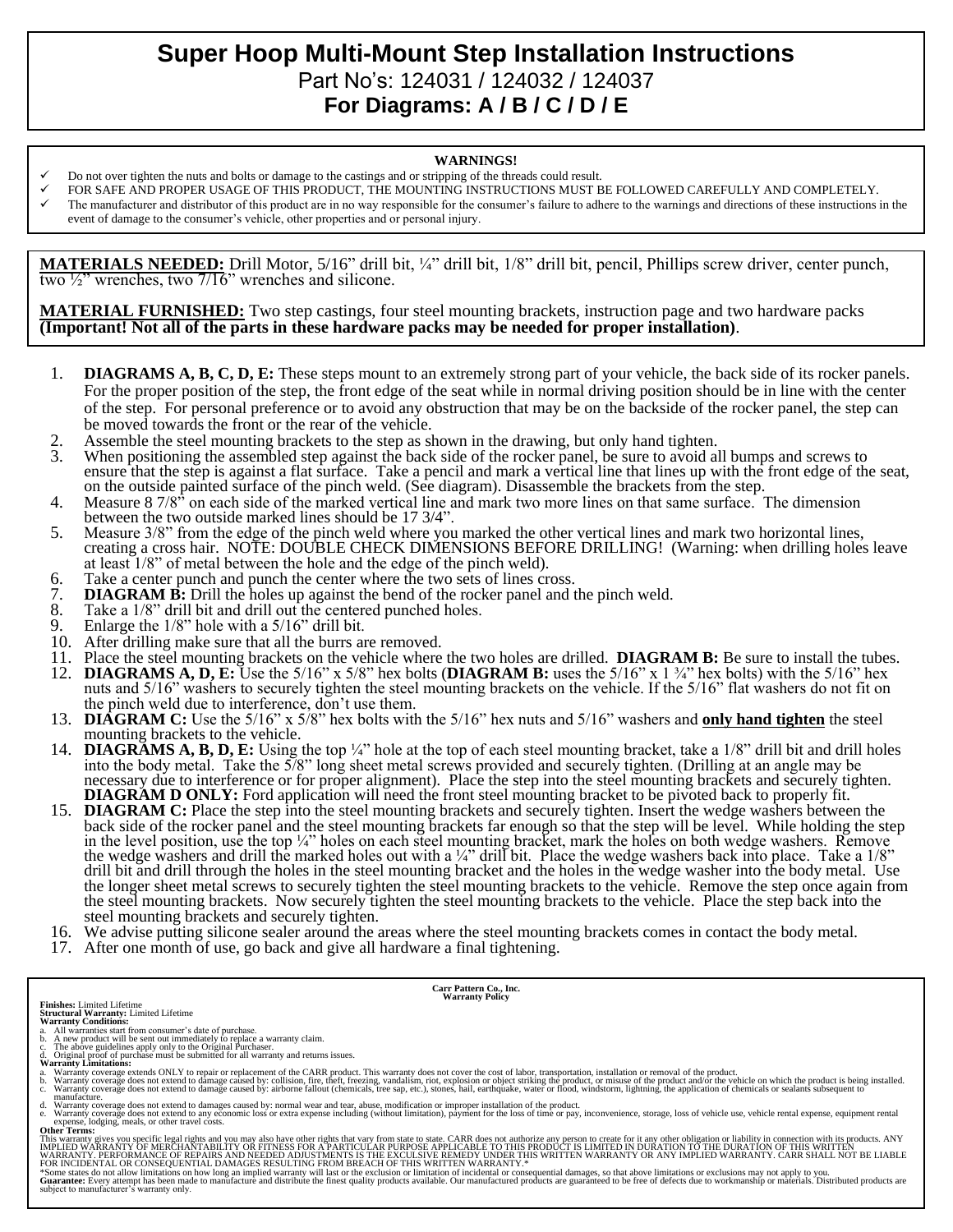## **Super Hoop Multi-Mount Step Installation Instructions**  Part No's:124031 / 124032 / 124037 **For Diagrams: F / G**

**MATERIALS NEEDED:** Drill Motor, 5/16" drill bit, ¼" drill bit, 1/8" drill bit, pencil, Phillips screw driver, center punch, two  $\frac{1}{2}$ " wrenches, two 7/16" wrenches and silicone.

**MATERIAL FURNISHED:** Two step castings, four steel mounting brackets, instruction page and two hardware packs **(Important! Not all of the parts in these hardware packs may be needed for proper installation).**

- 1. **DIAGRAM'S F, G:** These steps mount to an extremely strong part of your vehicle, the back side of its rocker panels. For the proper position of the step, the front edge of the seat while in normal driving position should be in line with the center of the step. For personal preference or to avoid any obstruction that may be on the backside of the rocker panel, the step can be moved towards the front or the rear of the vehicle. **Diagram G:** Be sure to avoid the holes covered with patch material where you will be drilling the top holes later. Also, avoid placing the edge of the steel mounting brackets in the grooved areas of the inner rocker panel.
- 2. Assemble the steel mounting brackets to the step as shown in the drawing, but only hand tighten.
- 3. When positioning the assembled step against the back side of the rocker panel, be sure to avoid all bumps and screws to ensure that the step is against a flat surface. Take a pencil and mark a vertical line that lines up with the front edge of the seat, on the outside painted surface of the pinch weld. (See diagram). Disassemble the brackets from the step.
- 4. Measure 8 7/8" on each side of the marked vertical line and mark two more lines on that same surface. The dimension between the two outside marked lines should be 17 3/4".
- 5. Measure 3/8" from the edge of the pinch weld where you marked the other vertical lines and mark two horizontal lines, creating a cross hair. NOTE: DOUBLE CHECK DIMENSIONS BEFORE DRILLING! (Warning: when drilling holes leave at least 1/8" of metal between the hole and the edge of the pinch weld).
- 6. Take a center punch and punch the center where the two sets of lines cross.
- 7. \*Take a 1/8" drill bit and drill out the centered punched holes. DIAGRAM G SEE DETAIL A: IMPORTANT NOTE A: You must drill the 1/8" hole up against the bend as close as possible. If not, the drill will wander and break through the bottom edge of the pinch weld.
- 8. Enlarge the 1/8" hole with a 5/16" drill bit.
- 9. After drilling, make sure that all the burrs are removed.
- 10. Remove the steel brackets from the step casting.
- 11. Place the steel brackets back on the vehicle where the two holes were drilled. **DIAGRAMS F & G:** Be sure to install the tubes.
- 12. **DIAGRAM G:** uses the 5/16" x 1 ¾" hex bolts, no washers under head of bolts. **DIAGRAM F:** uses the 5/16"  $x$  1  $\frac{3}{4}$ " hex bolts using the washers under the head of the bolts) with the 5/16" hex nuts and 5/16" washers to securely tighten the brackets to the vehicle. **DIAGRAM F:** hand tighten the 5/16" hardware because you will need to move the top of each bracket back to insert the wedge washers in the next step.
- 13. Place the step back into the steel brackets with the 1/4" hardware provided and securely tighten, making sure that the proper hole selection has been made.
- 14. **DIAGRAMS G:** Using the 1/4" holes at the top of each steel mounting bracket, take a 1/8" drill bit and drill holes into the body metal. Drilling at an angle may be necessary due to interference or for proper alignment. Take the 1" sheet metal screws for diagram G and securely tighten. **DIAGRAM F:** Place the wedge washer at the top of each bracket. Push the wedge washers down far enough to level the step. Hold the wedge washers in place and take a pencil and mark the holes through the ¼" holes in the steel mounting bracket. Take the wedge washers out and drill out the marked holes with a  $\frac{1}{4}$  drill. Re-install the wedge washers and use the 1" sheet metal screw to securely tighten the bracket and wedge washer against the vehicles body metal.
- 15. We advise putting silicone sealer around the areas where the zinc plated mounting brackets comes in contact with the body metal.
- 16. After one month of use, go back and give all hardware a final tightening.